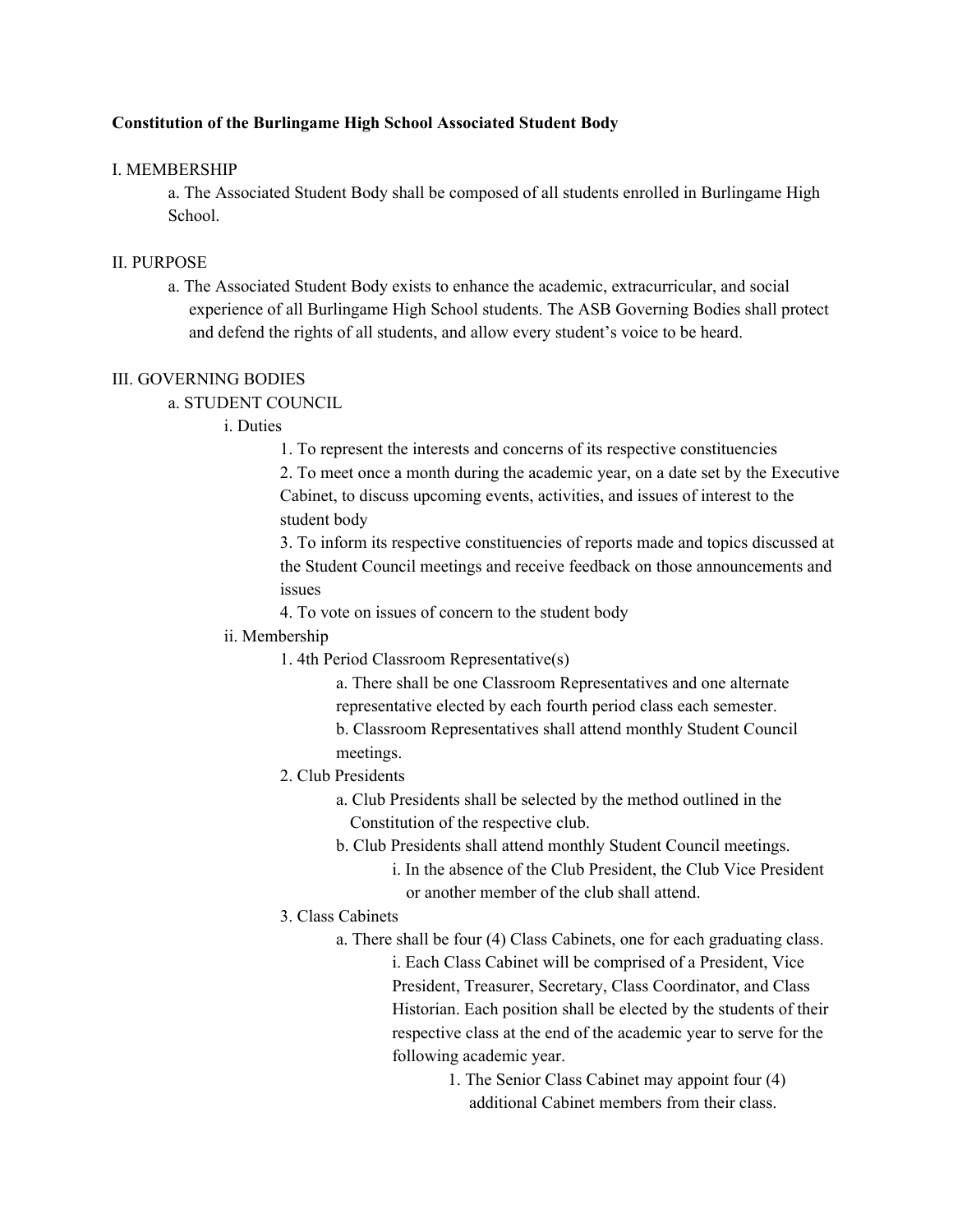- b. Class Cabinet members shall attend monthly Student Council meetings.
- 4. ASB Executive Cabinet
	- a. Executive Cabinet members shall attend monthly Student Council meetings and report out to the Council on ASB actions and activities.
		- i. The ASB President shall create and distribute Student Council meeting agendas as well as facilitate Student Council meetings.
		- ii. A quorum is necessary in order to conduct any official Student Council business.
			- 1. A quorum is defined as a vote that requires half of the Student Council members plus one (to be in agreement).

## b. ASB EXECUTIVE CABINET

# i. Eligibility

1. All Burlingame High School students are eligible to contend for and hold an Executive Cabinet office, provided that they will not hold any other Executive Cabinet or Class Cabinet position, excluding President-Elect, for the duration of their term, maintain a 2.0 Grade Point Average, have served at least one semester in Beginning or Advanced Leadership in their high school career, enroll in the Advanced Leadership class, and meet all other district eligibility requirements. Candidates for President-Elect must have completed or be completing at least one semester of Beginning or Advanced Leadership.

## ii. Duties

- 1. Lead Student Council meetings
- 2. Represent the interests and concerns of the student body
- 3. Meet at least once a week during the academic year, on dates set by the ASB President, to plan events, activities, and goals and to discuss issues of interest to the student body
- 4. Work collaboratively to put on successful and open events and activities for the entire student body
- 5. Give monthly reports to the student council on ASB events and activities
- 6. Vote on issues of concern to the student body
- 7. Appoint student to commissioner positions for ASB
- iii. Shall be composed of the following five (5) elected positions:
	- 1. President
		- a. Duties
			- i. Oversees all ASB events
			- ii. Sets agendas for all ASB and Student Council meetings
			- iii. Responsible for the creation of monthly event calendars to be made available to the Student Body
			- iv. Presides over all ASB and Student Council meetings
			- v. Directs, guides and motivates all members of the ASB Executive Cabinet and Leadership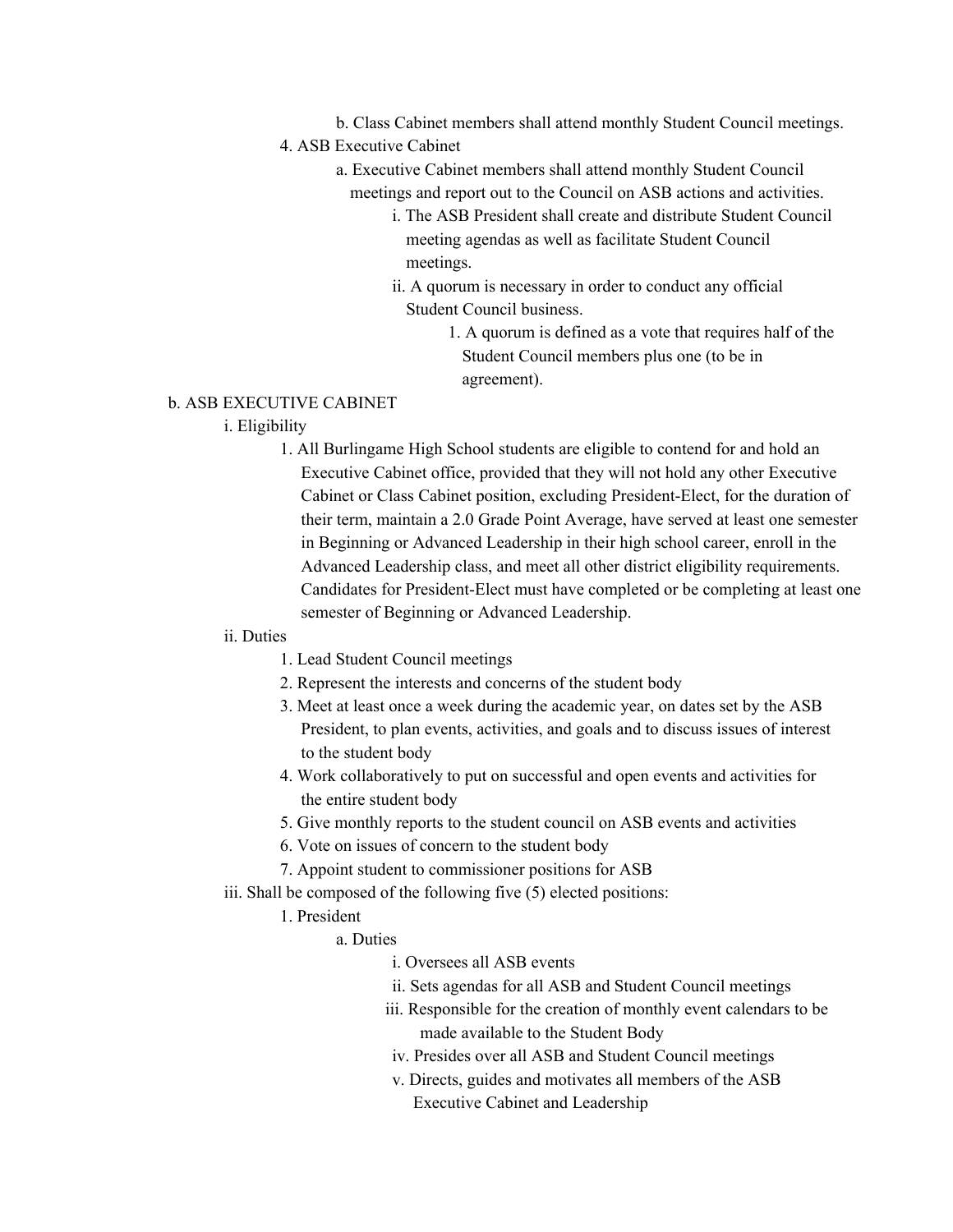- vi. Serves as a spokesperson for the Student body
- vii. Prepares President-Elect for upcoming term

#### b. Term

- i. Two semesters, to be served immediately after serving as President-Elect.
- 2. President-Elect

# a. Duties

i. Assists the President with setting meeting agendas and making monthly event calendars

ii. Receives the necessary training to take over as President the following semester

iii. Oversees the interview process for Executive Cabinet Appointed Positions

#### b. Term

i. One semester, elected Fall Semester, followed by two-semester term as President

3. Vice President

### a. Duties

- i. Helps oversee all ASB events
- ii. Takes over as President in the case of a presidential vacancy
- iii. Oversees and manages all clubs on campus
- iv. Oversees and organizes every club fair each semester

# b. Term

- i. Two semesters, elected Spring semester
- 4. Treasurer

### a. Duties

- i. Deposits all money, pays bills, and distributes reimbursements
- ii. Supervises ASB/PAL card sales
- iii. Helps form budgets and controls the outflow of ASB money
- iv. Keeps an accurate record of the budget and expenditures of the ASB
- v. Reports the financial status of the ASB at all Student Council meetings
- b. Term
	- i. Two semesters, elected Spring semester
- 5. Secretary

#### a. Duties

- i. Takes minutes/notes at all ASB and Student Council meetings
- ii. Responsible for all correspondence from the ASB Executive Cabinet
- iii. Keeps a record of all meeting minutes/notes and correspondences
- b. Term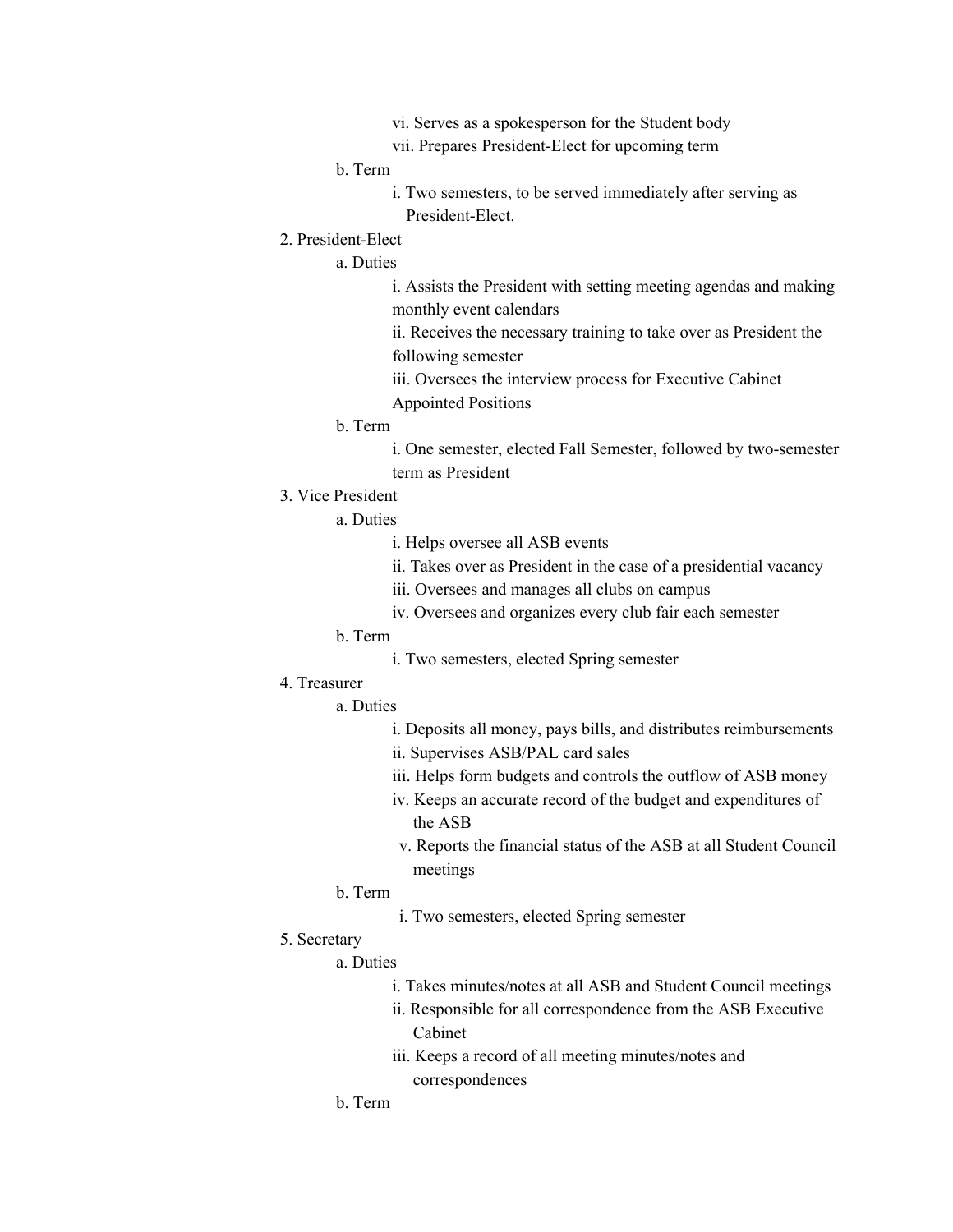- i. Two semesters, elected Spring semester
- b. Leadership Commissions
	- i. Club and Class Coordinators:
		- 1. Work with club and class officers who need help organizing their groups
		- 2. Collect and maintain club charters
		- 3. Plan and organize Club Faire
		- 4. Act as a liaison between Leadership and clubs, especially with events such as Panther Preview, 8th Grade Parent Night and food sale days. Will help student government explain and publicize activities to ELD students
		- 5. Help integrate ELD students into mainstream Panther community
		- 6. Plan International Club Faire/Food Fairs and International Week
		- 7. Plan and run the Legacy project
		- 8. Communicate with ELD teachers
		- 9. Continuously promote the awareness and celebration of our school's diversity. Support the Latino PTO. Will work closely with the ASB Cabinet and are the direct liaison between Class Cabinets.
		- 10. This commission works closely with the Community Service Coordinators.
	- ii. Community Service Coordinators
		- 1. Run all elections
		- 2. Run 2 school drives (1 in the Fall and 1 in the Spring) establish contacts with the community and help publicize community events and volunteer opportunities
		- 3. Support Service Clubs with club drives
		- 4. Support coordinate with the Jefferson Awards SIA team
		- 5. Will promote the recycling program; work to reduce plastic use on campus; promote composting program
		- 6. Create an Earth Day event (April) and plan and organize environmental awareness events (5 days a semester)
		- 7. Run Green Week
		- 8. Coordinate with Service Commission and Club and Class Coordinators, should be comfortable with public speaking, able to work well under stress, and able to commit A LOT of time outside of school, ideally.
		- 9. Traits like organization, commitment  $&$  responsibility are key. This commission works closely with the BHS Service Commission class and is responsible for attending one meeting a month. Will help student government explain and publicize activities to SPED students; help integrate SPED students into mainstream Panther community; and communicate with SPED teachers monthly.
	- iii. Health & Beauty Commissioners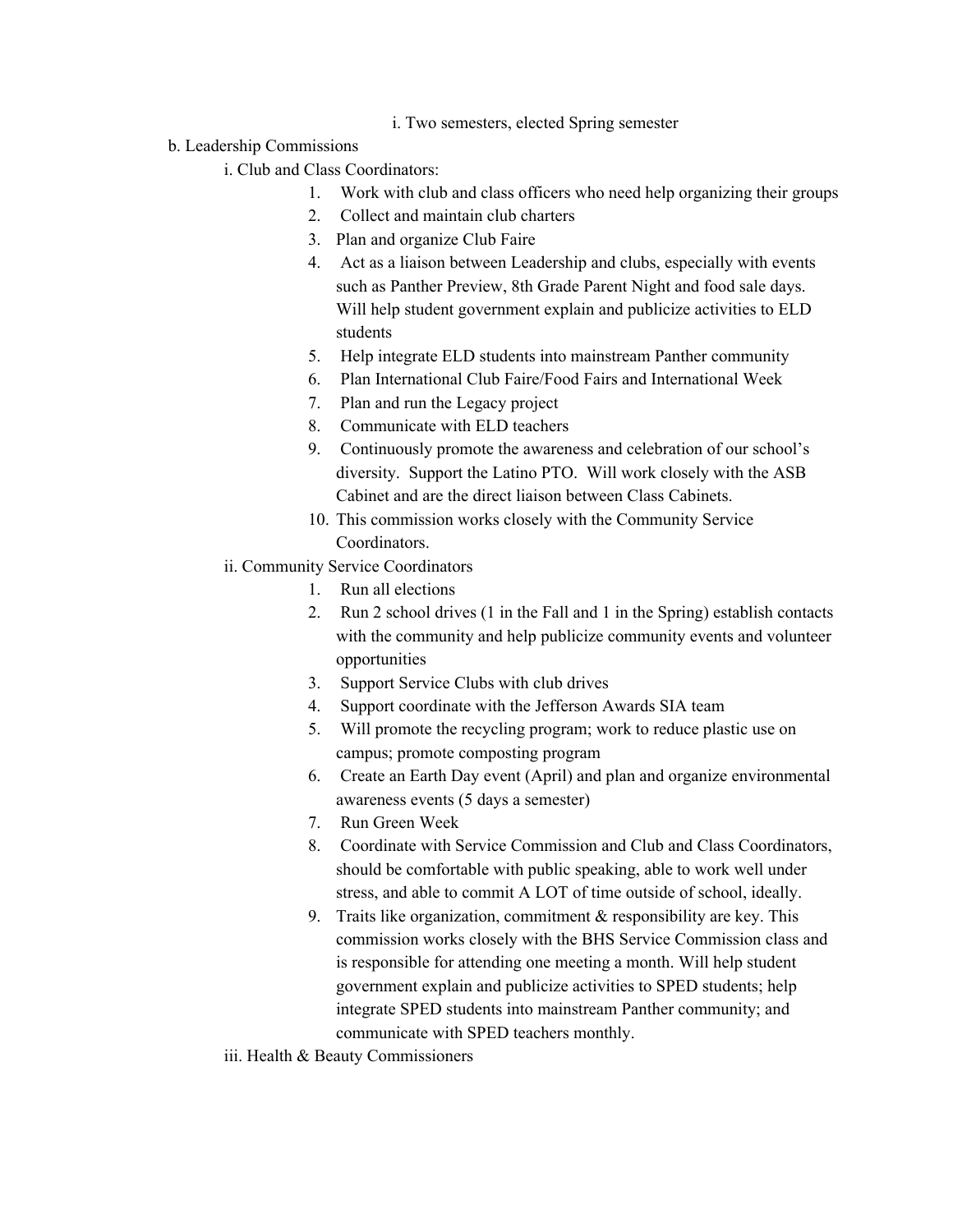- 1. Plan and coordinate Peace Week, Health Week and Stress Less Week; organize Banner Parties and Decoration Days during summer and winter break
- 2. Maintain banner/decoration quality throughout the school; and promote cleanliness and healthiness around BHS. Collaborate with Kindness Commissioners and other commissions about events and activities. Coordinate and keep track of creation, placement, and removal of posters
- 3. Manage map of poster location around school
- 4. Manage poster requests
- 5. Approve posters for posting (with stamp)
- 6. Stock the Poster Request Form in D107
- 7. Be aware of upcoming school events that require posters
- 8. Create posters to publicize school events proactively
- 9. Communicate with Sports Commissioner on Senior Night Posters
- 10. Communicate with Technology Commissioners about postings
- 11. Create energetic, generic spirit posters and encourage people to help you make posters. Schedule and coordinate bulletin boards.
- iv. Panther Pal Ambassadors
	- 1. Organize and complete the Freshman Ambassadors Applications (May)
	- 2. Create a budget proposal for Parents Group (due in August, but must be completed in May)
	- 3. Design and order Freshman t-shirts and Freshman Ambassador t-shirts
	- 4. Plan and implement Freshman Ambassador training and Panther Prep (May )
	- 5. Organize Freshman Groups (first week of August)
	- 6. Plan monthly (10) lunchtime Freshman activities; help out with Panther Preview Day (Ambassadors help give tours this day)
	- 7. Create bulletin announcements for Freshman events
	- 8. act as a liaison to freshman activities (check in with Freshmen cabinet at least once a month)
	- 9. Manage the Freshman Ambassadors bulletin board
	- 10. Schedule Freshman night at 1 football and 1 basketball game (work with Sports Commission)
	- 11. Manage Freshman Ambassador involvement; attend the Service Commission meetings to educate the Service Commissioners about the monthly event. Teach them Service Commissioners any lessons/activities that they will run.
- v. Rally, Spirit and Activities Commissioners
	- 1. Plan three rallies (Welcome Back, LBG, Celebrating the Year (Goodbye) Rally)
	- 2. Oversee decorations and banners for the Little Big Game and other hospitality events like "8th Grade Shadowing" days. Create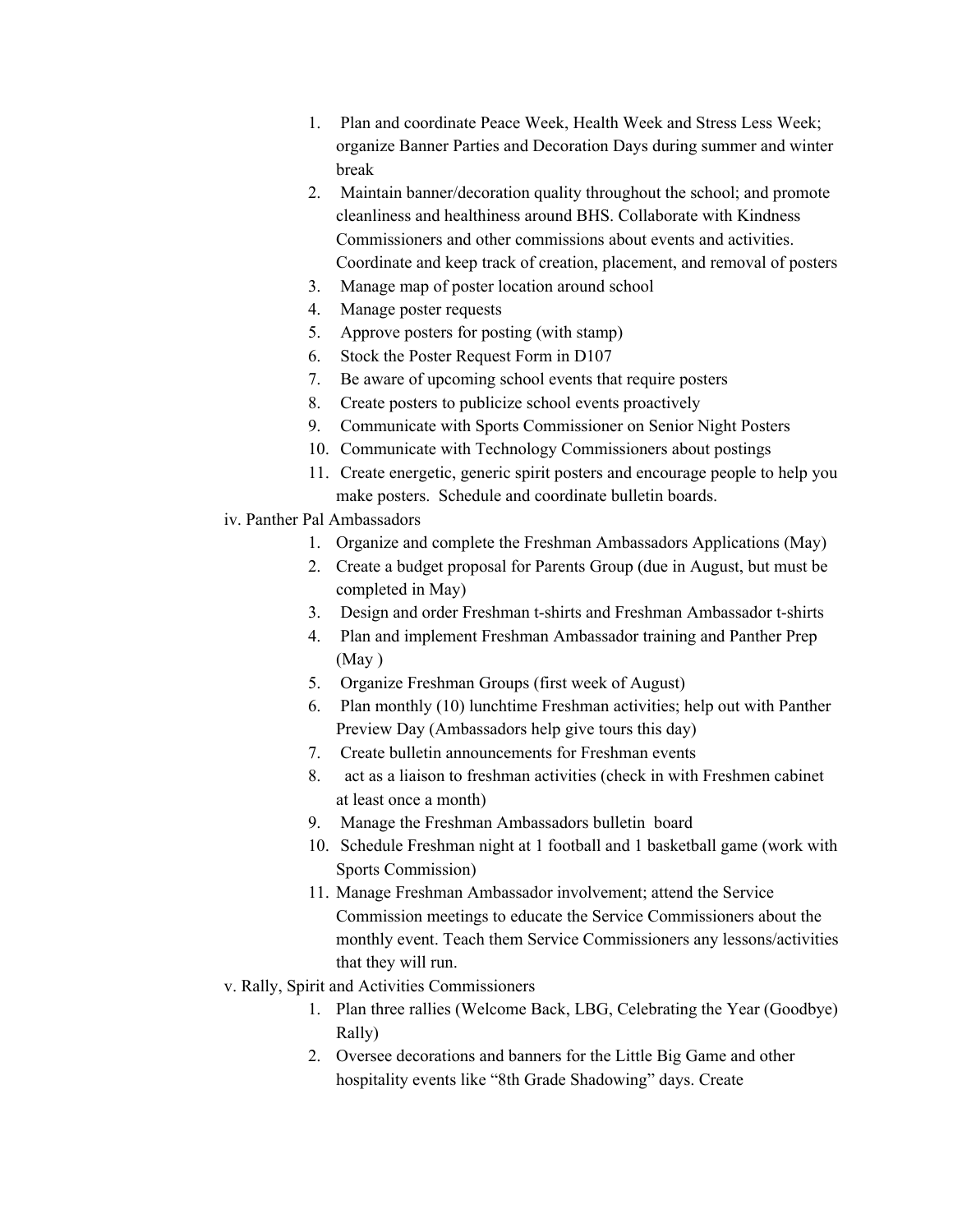events/activities for every Friday lunch. Create new traditions, events and activities for Freshmen (work alongside Freshman Ambassadors)

- 3. Plan and run Homecoming Kickoff Dance (find venue and secure deposit
- 4. Find DJ and secure deposit
- 5. Design and plan decorations
- 6. Order/create decorations
- 7. Create job list for the day of
- 8. Put up decorations
- 9. Take down decorations
- 10. Plan and run ticketing
- 11. Set prices
- 12. Create tickets and send to Print Shop
- 13. Organize dates & people to sell tickets
- 14. Upload student list to ticketing software
- 15. Sell tickets and find and secure vendors. Will work closely with ASB Cabinet.
- vi. Kindness Commissioners
	- 1. Maintain staff and student morale
	- 2. Plan Student of the Month, Staff/Teacher of the Month, plan two staff appreciation activities ( one in the Fall and one in the Spring) and similar events
	- 3. Work with Freshman Ambassadors to plan Panther Prep in August, Back to School Night, Open House, 8th Grade Parent Night, Staff Appreciation Week
	- 4. Gratitude Days (November); plan and coordinate monthly staff gifts/special holidays
	- 5. End of the year thank you gifts for custodial staff, Mrs. Marty and Mrs. Skelton and PE department
	- 6. Plan out two National Holidays per month
	- 7. Decorate National Awareness Month bulletin board
	- 8. Coordinate R.A.Ks ("random acts of kindness") in the Leadership Class
	- 9. Coordinate Leadership birthday calendar and treats
	- 10. Create schedule for rotating potluck every Wednesday.
- vii. Spirit Gear and Fundraising Events Managers (3)
	- 1. Create, order, market and sell spirit items and Panther paraphernalia
	- 2. Manage the Spirit Shack Sales two times a month
	- 3. Keep inventory and organize stock
	- 4. Work with vendors to create new merchandise
	- 5. Run the T-Shirt Design Contest for LBG
	- 6. Sell at several events outside of school including LBG, Back to School Night, Open House and 8th Parent Grade Night. Increase spirit and build community in a "visible and tangible way; help other commissioners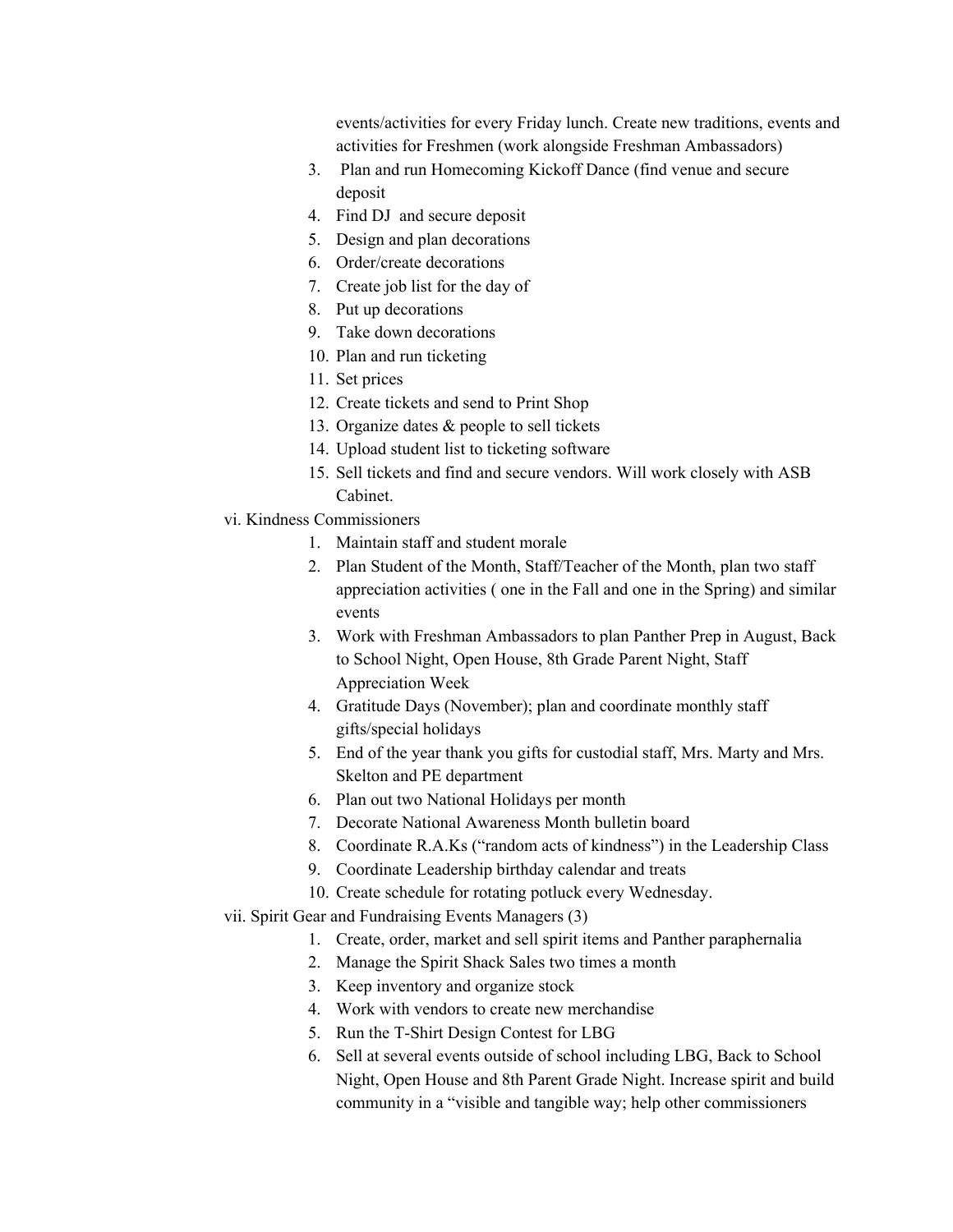raise money for their events, raise money or create an ASB Fundraiser (besides PAL Stickers), Open House event (Fall), Back-to-School event (Spring), 1 big fundraiser (>\$1,000) per semester and 1 small fundraiser  $( $$1,000$ ) each month$ 

- 7. Work with treasurer to identify and offset any costs (ie: helium)
- 8. Supervise PAL card sales with Treasurer during registration, schedule other students to work the PAL table during registration
- 9. Create bulletin announcements for fundraising events and find businesses that will donate items to be used as prizes. Create two pop-up spirit days per month. Work closely with Rally and Activities Commission.
- viii. Sports Liaisons
	- 1. Works with Mr. Philipopoulos, the athletic director/teams to coordinate publicity and promotion of events
	- 2. Assist with seasonal rallies to get participants for games and skits; knowledge of social media and experience using social media in a positive way would be helpful
	- 3. Update the sports bulletin board near the attendance office weekly
	- 4. Organize March Madness
	- 5. Organize World Cup
	- 6. Organize Badminton Contest
	- 7. Organize Ping Pong tournament
	- 8. Organize Spikeball tournament
	- 9. Organize fliers, banners and cheer sections at major events like for Games of the Week, Quads, Senior Nights, LBG. Create two Staff vs. Student Challenges (one in the Fall and one in the Spring)
	- 10. Bring back the Panther Pit (student cheering section for games)
	- 11. Create and pass out appropriate cheers for student body; create sportsmanship video for every sports season
	- 12. Work with Spirit Gear commission to design Panther Pit t-shirts to sell at sporting events; work with Rally and Activities commission.

## ix. Tech Team

- 1. Should have a fair understanding of computer technology and software, google tools
- 2. Act as liaison to the (Theater Managers) in order to plan and run (behind the scenes) all school-wide assemblies and showcase/rallies
- 3. Maintain and update Instagram and Twitter accounts weekly
- 4. Maintain BHS Leadership website; maintain BHS Student Government's computers
- 5. Maintain the BHS PA/speaker system (every Friday for lunch rallies and for events such as Peace Week and Club Fair
- 6. Work closely with Spirit Commissioners on the three seasonal rallies
- 7. Create videos and slideshows for the rallies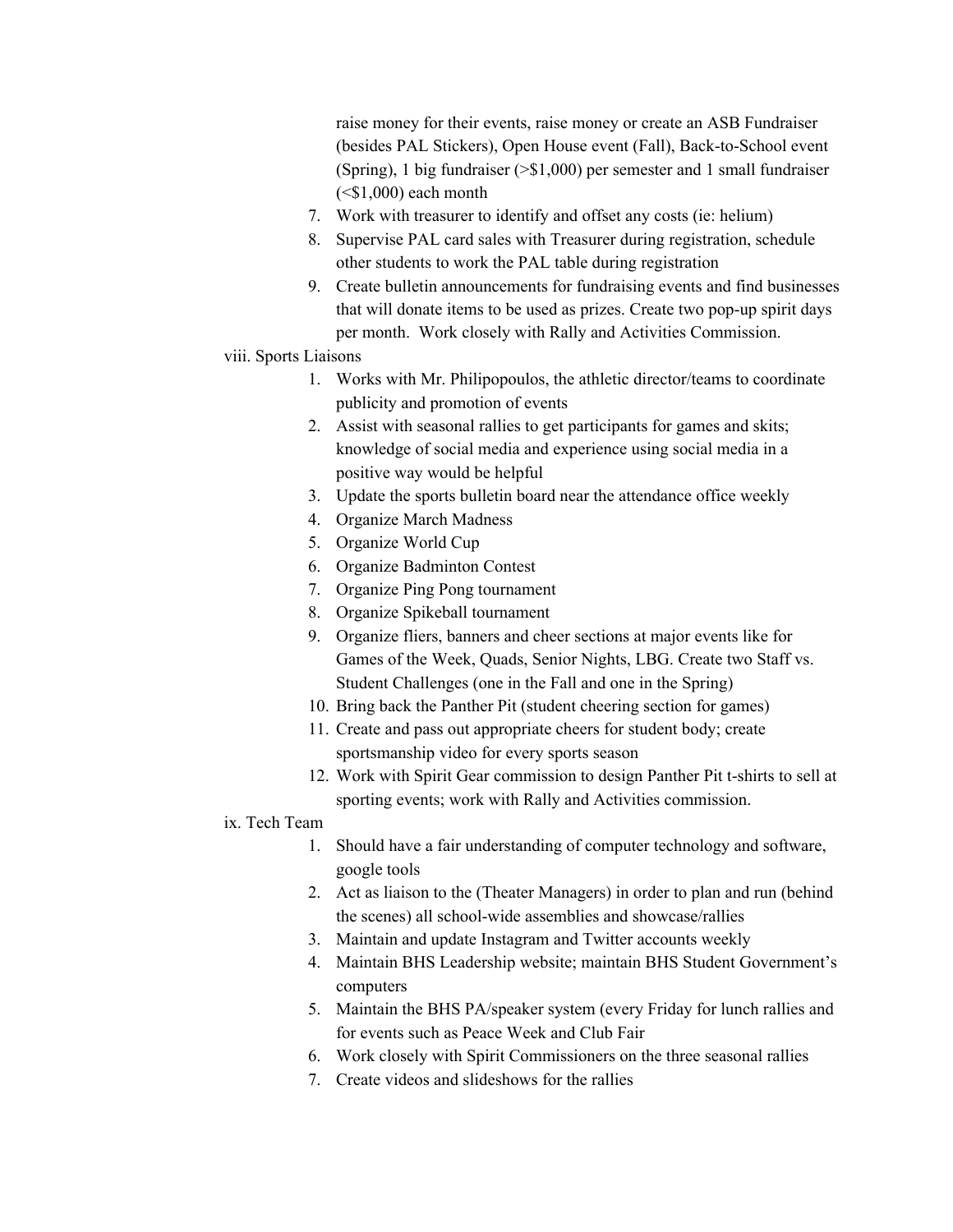- 8. Take photos at events and sports games; and run Keynotes/projector at meetings and evening events such as Back to School Night, 8th Grade Parent Night
- 9. Must be able to troubleshoot and prevent technical difficulties at these events
- 10. Shall be available at all times to assist others with not only technical questions but also daily leadership activities, work with event leaders to coordinate music and other entertainment; tech team will divide into the following: graphic artist, photographer, publicity and videographer.

## IV. CLASS CABINET POSITIONS

a.

## i. Eligibility

1. All Burlingame High School students are eligible to contend for and hold a Class Cabinet position for their respective class provided that they will not hold any other Executive Cabinet or Class Cabinet, excluding President-Elect, position for the duration of their term, maintain a 2.0 Grade Point Average and meet all other district eligibility requirements.

## ii. Duties

1. Represent the interests and concerns of its respective class

2. Meet at least two Mondays a month during the academic year, on dates set by the Class President, to plan events and activities and to discuss issues of interest to the class

3. Work collaboratively to put on successful and open events and activities for its respective class

4. Give monthly reports at each student council meeting on class events and Activities

5. Vote on issues of concern to its respective class

6. Fundraise money for future events and merchandise

iii. Each Class Cabinet member, excluding the Freshmen Class Cabinet, shall be elected at the end of the academic year by their respective class and serve for the following school year.

1. The Freshmen Class Cabinet shall be elected within thirty (30) days after the first day of school.

iv. Each Class Cabinet shall be composed of the following six (6) elected positions:

# 1. President

# a. Duties

i. Oversees all class events

ii. Sets agendas for all Class Cabinet meetings

iii. Presides over all Class Cabinet meetings

- iv. Directs, guides, and motivates all members of the Class Cabinet
- v. Serves as a spokesperson for his or her respective class
- 2. Vice President

a. Duties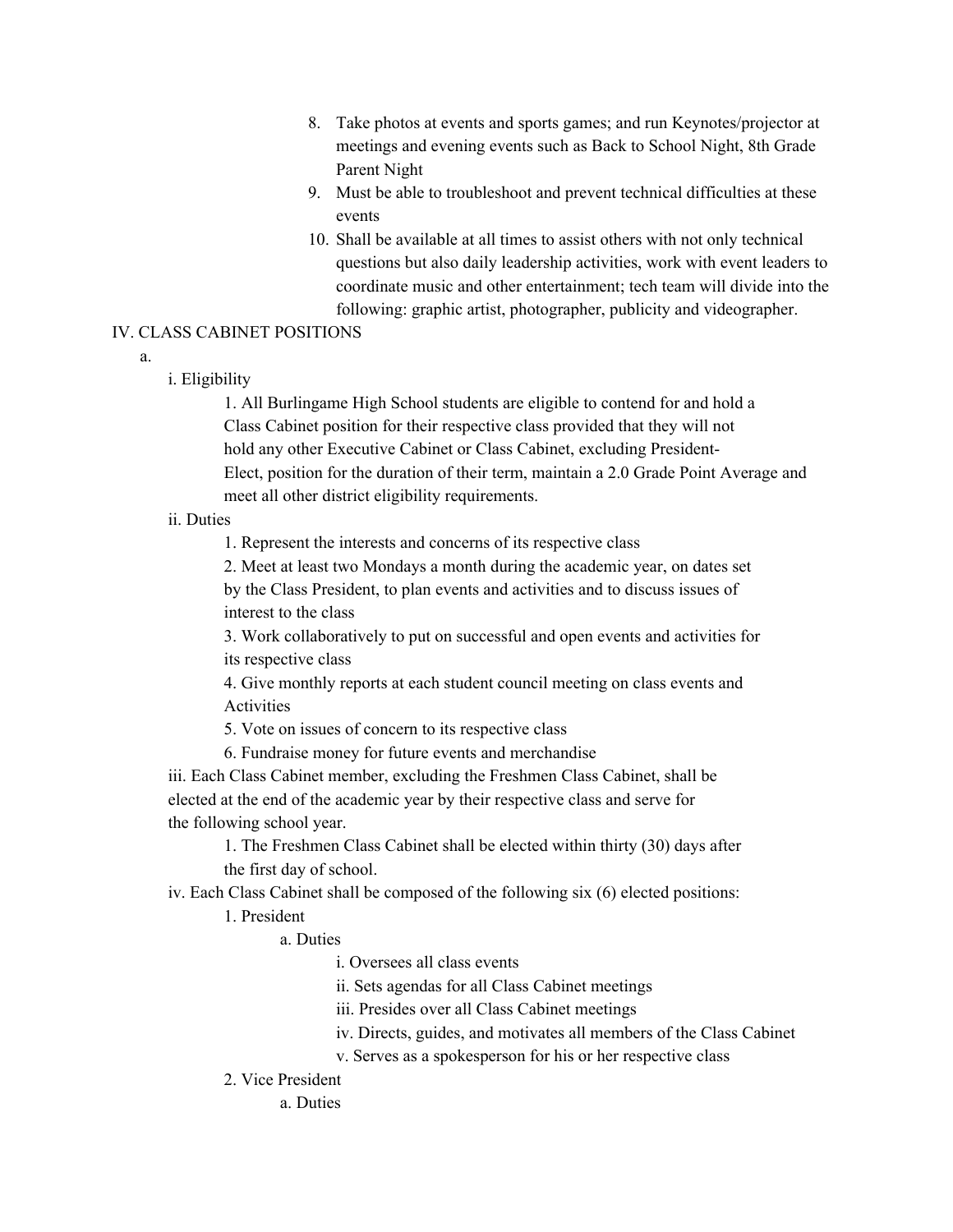- i. Helps oversee all class events
- ii. Takes over as President in the case of a presidential vacancy

### 3. Treasurer

## a. Duties

- i. Deposits all money, pays bills, and distributes reimbursements
- ii. Helps form budgets and controls the outflow of class money
- iii. Keeps an accurate record of the budget and expenditures of the class

## 4. Secretary

## a. Duties

- i. Takes minutes/notes at all Class Cabinet meetings
- ii. Responsible for all correspondence from the Class Cabinet
- iii. Keeps a record of all meeting minutes/notes

### 5. Class Coordinator

### a. Duties

i. Serves as a liaison between the class cabinet, ASB cabinet, and students in the respective class.

ii. Responsible for serving in the Leadership class for the year they are elected. If no Class Coordinator is elected, another member from the cabinet must fill their spot in the Leadership class.

# 6. Class Historian

# a. Duties

i. Document each event that the respective class sponsors.

ii. Keep all photos, videos, etc, in a specific folder where the next year's cabinet can easily access them.

Iii. Each year, create a "Year Wrap Up" video where all of the pictures and videos will be involved from that year. In senior year, the Class Historian must create some sort of documentation of all four years for the respective class to view.

## V. ELECTIONS and APPOINTMENTS

a. Elections shall occur during the last six weeks of each semester.

i. ASB Executive Cabinet elections and Class Cabinet elections shall occur in the Spring Semester

b. Elections shall be overseen by the Community Service Coordinators

i. In the case that the Community Service Coordinators is also a candidate for election, the President-Elect shall oversee all elections.

c. Election applications must be available and publicized for at least 10 days before the application deadline.

i. Students who did not win an elected position may apply for an appointed position.

d. Candidates must be made aware of all campaign rules before campaigning begins.

e. If no students apply for an elected position, the Executive Cabinet may reopen any Executive Cabinet position as an Appointed Position for that term only, and the Class Cabinets may do the same for any open class position.

f. All students must be given the opportunity to vote, but none shall be required to vote.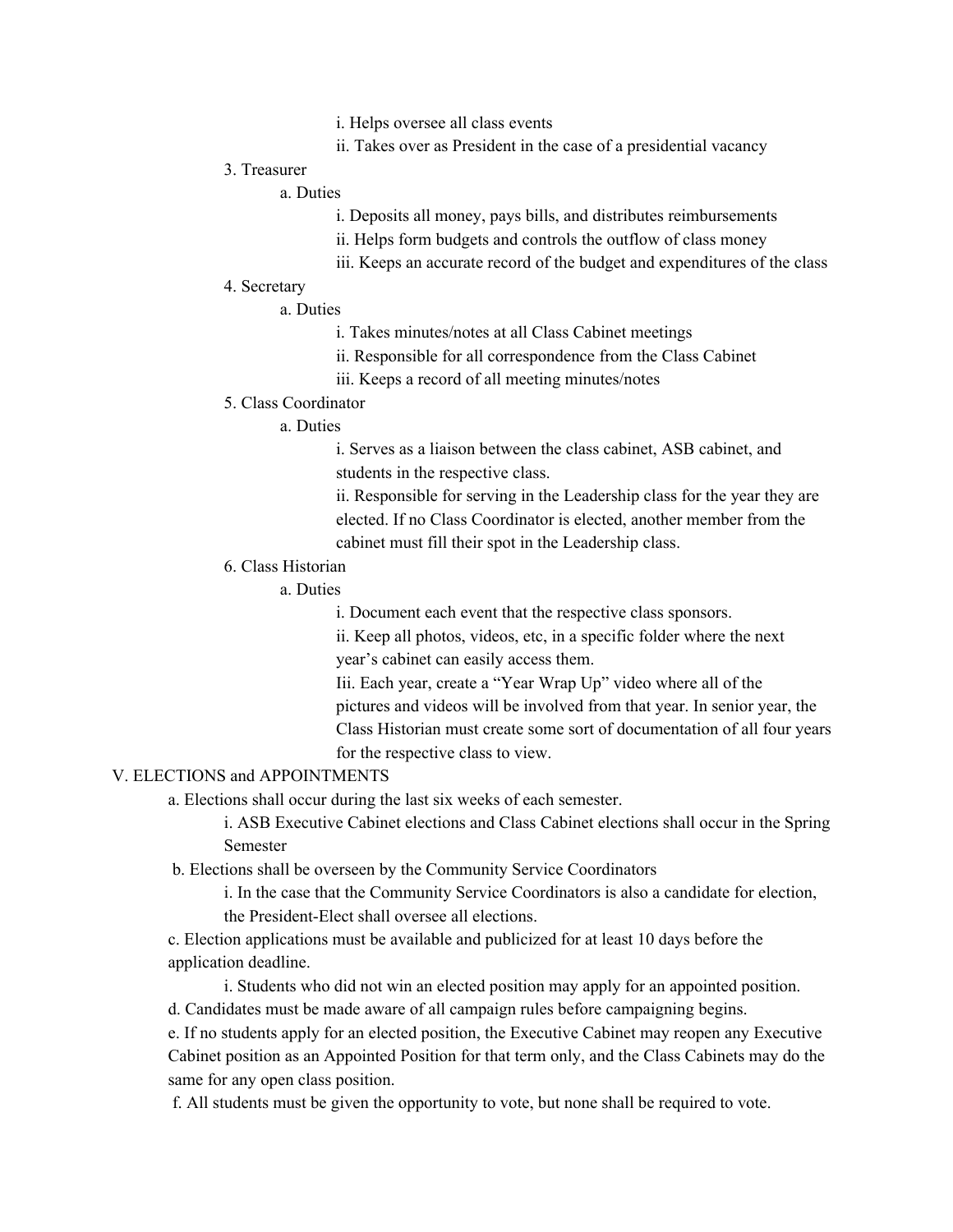i. Seniors are not eligible to vote in the Spring elections.

- g. All students may vote for ASB Executive Cabinet officers.
- h. Only members of their respective class may vote for Class Cabinet officers

i. All voting shall be by secret ballot at a designated polling place.

- j. Students may only submit one ballot per election.
- i. Ballots shall be counted by a committee selected by the officer overseeing elections. k. The committee may not contain any candidates for office.

l. Any contest that has a vote margin of 2% or less of the total votes cast for that contest must be recounted and verified by the Director of Student Activities.

m. The candidate with the most votes shall be declared the winner and promptly announced to the student body.

n. Elected and appointed officers will officially begin their duties at the end of the current semester, although training may take place in the interim.

o. Appointments for Executive Cabinet Appointed Positions must be made at the end of the Spring Semester after the conclusion of the elections.

i. The Senior Class Cabinet may make their appointments by the first six weeks of the following school year.

p. The President-Elect shall organize and facilitate ASB Cabinet interviews.

q. Applicants must be treated equally and fairly.

i. All applicants for a specific position will receive identical interview questions prepared in advance by the President-Elect.

r. All decision will be made on the basis of qualifications, ability, performance, and potential. The interviewing committee may not make selections based on age, gender, ethnicity, or relationship to the applicant.

s. Incoming Executive Cabinet members shall deliberate and vote on the candidates after interviews.

i. Incoming cabinet members are not eligible to vote for a position if they were not present for all interviews for that position.

ii. The outgoing Executive Cabinet member for the position under consideration (provided they are not running for the same position), as well as any faculty members that work with the position holder may be present for interviews and offer an advisory opinion.

iii. In the case of a tie vote, the outgoing officer of the respective position shall break the tie.

1. In the case that the outgoing officer is an applicant or not present for all interviews, the President-Elect shall break the tie

t. All interviews and discussions shall remain strictly confidential.

u. Appointments must be reported to all applicants promptly after all interviews and deliberations are completed.

## V. AMENDMENTS

a. An amendment to this Constitution may be motioned by any member of the Student Council. b. An amendment requires a two-thirds majority vote of the ASB Executive Cabinet, ASB Cabinet, and the Student Council.